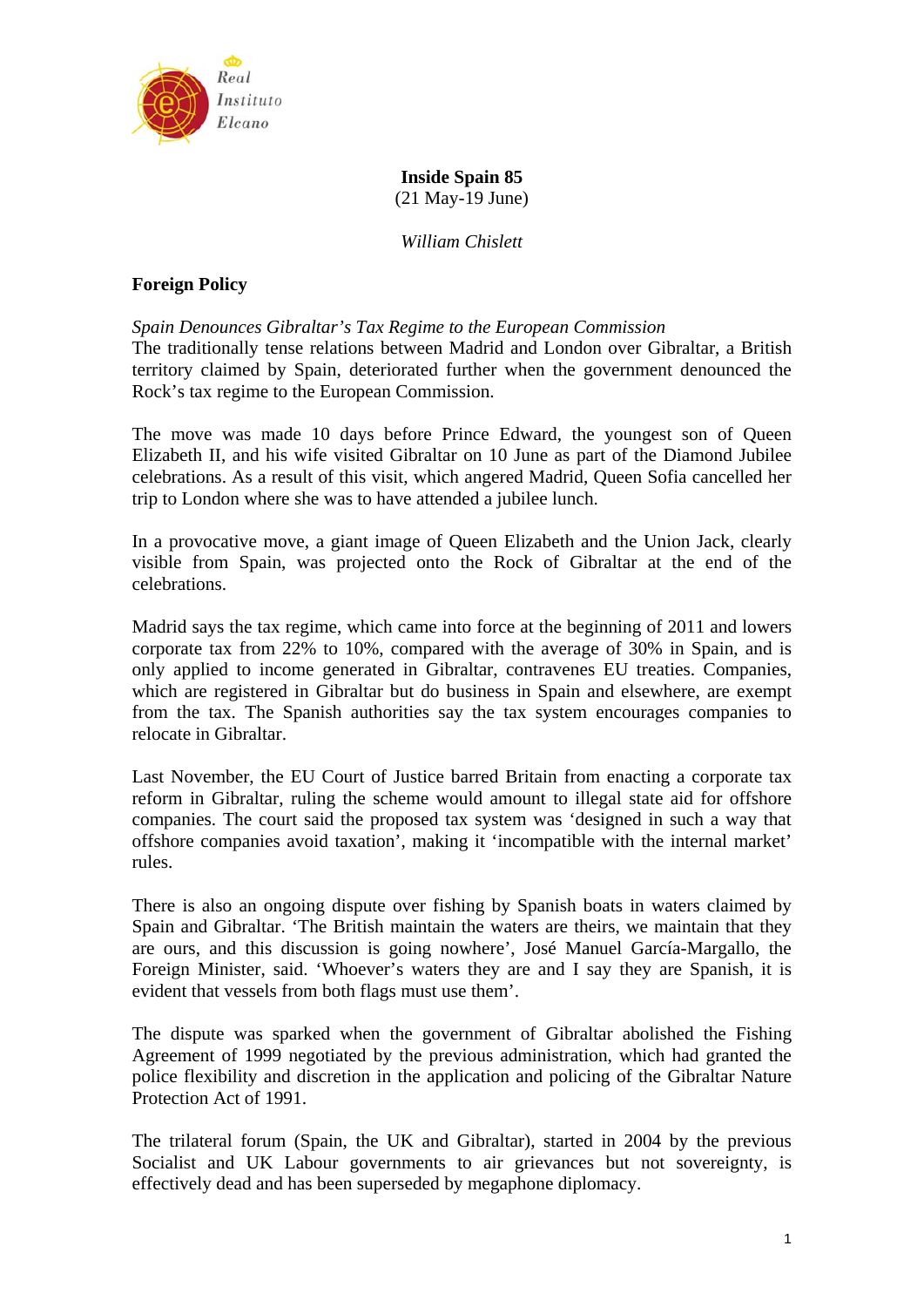

Madrid wants a four-sided forum by adding the Campo de Gibraltar (the area in Spain close to the Rock and comprising several municipalities) to discuss issues of cooperation. It hankers after a return to the 1984 Brussels Process, which established a bilateral negotiating framework with the UK for the discussion of all issues including sovereignty. A return to such a process would reduce Gibraltar's influence.

## *Foreign Minister in Bid to Drum up Business in Brazil*

José Manuel García-Margallo, the Foreign Minister, visited Brazil twice in two weeks as part of a drive to further Spanish business interests in the country whose economy is one of the fastest growing in the world. On his second trip, he accompanied King Juan Carlos and other ministers.

Spain is the second-largest investor in Brazil after the US, with a stock of direct investment of  $\epsilon 46.5$  billion at the end of 2011. Exports to the country were worth  $\epsilon 2.4$ billion last year and are growing at a rate of 14% this year. Among the main investors are Santander, the Eurozone's largest bank by market value, Telefónica, the world's fifth-largest telecoms operator by total customers, and Repsol, which recently announced a major offshore oil discovery. Santander generates a larger profit in Brazil than in Spain.

Infrastructure companies are interested in bidding for the high-speed train contract to link Rio de Janeiro and São Paulo, the two largest cities, the tender for which is expected to be concluded by the end of 2012. A consortium of Spanish companies won the contract last year to build the high-speed train link between Mecca and Medina in Saudi Arabia.

## *Official Development Assistance Continues to Fall*

Spain's official development assistance (ODA) will fall this year to 0.23% of GDP from 0.29% in 2011 and 0.43% in 2010, far from the 0.7% figure that the United Nations recommends should be provided by developed countries for developing nations.

The government's international cooperation plan puts the amount of ODA for 2012 at  $\epsilon$ 2.37 billion. Spain's cut over the last two years, because of its budget crisis, is the biggest among the 34 OECD countries.

## **Domestic Scene**

French police arrested the military leader of the Basque terrorist group ETA and his deputy in a joint operation with the Spanish police.

Oroitz Gurruchaga Gogorza and Xabier Aramburu were detained in the south-western French village of Cauna while travelling in a stolen vehicle with fake number plates, according to the Spanish Interior Ministry.

They were arrested just over a year after Gurruchaga's predecessor was detained in northern France. His arrest brought to 15 the number of ETA suspects captured since the group announced a 'definitive' ceasefire last October.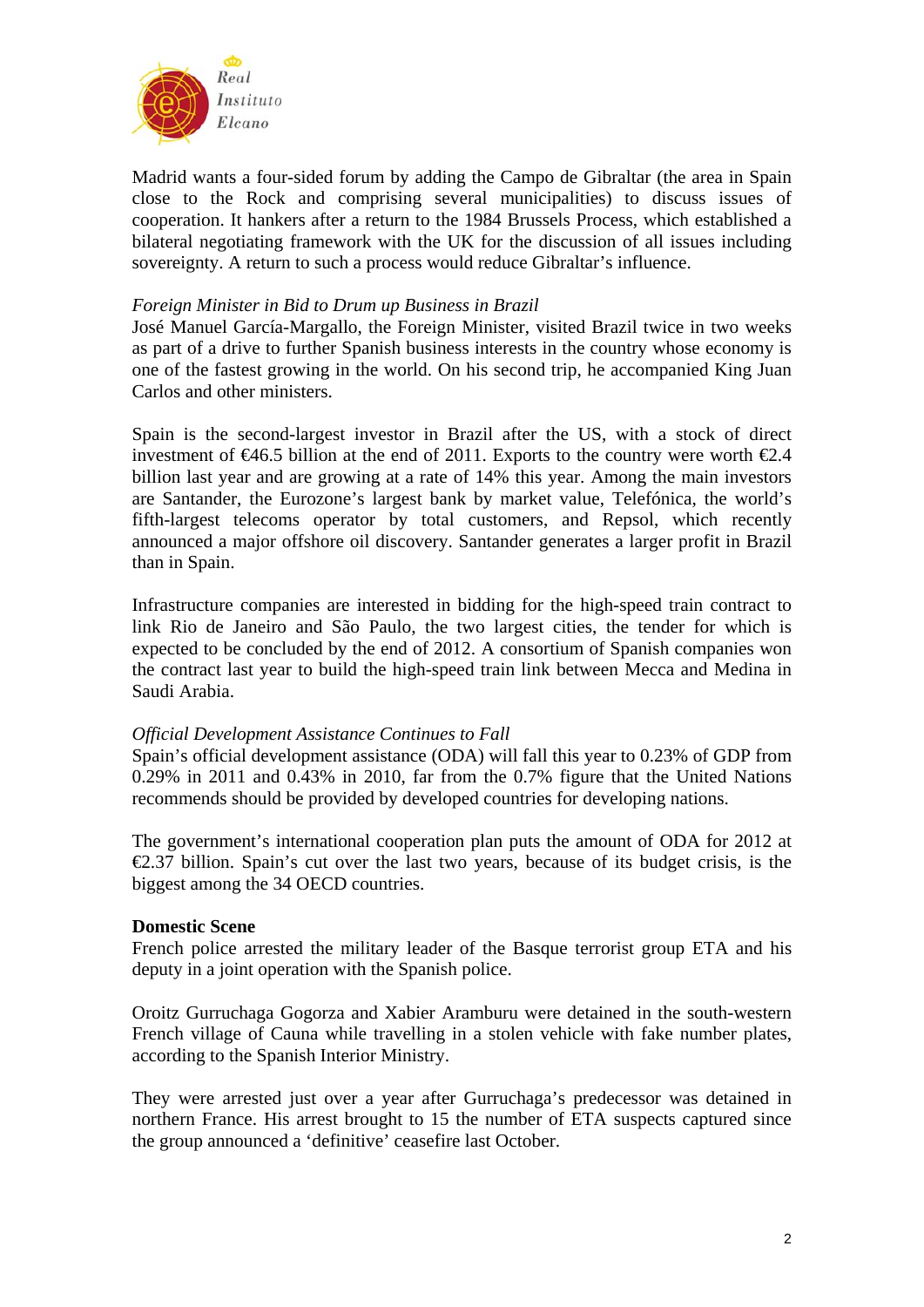

ETA, which is blamed for 829 killings in its more than 40-year violent campaign for an independent Basque nation in northern Spain and southern France, has yet to hand in its weapons.

The Interior Ministry said Gurruchaga, 30, joined ETA in 2008 and rose through the organisation's ranks to become its military and recruiting chief.

ETA is pressing for direct talks with the French and Spanish governments, but both have rejected any negotiations.

### *Spain has Fifth-Highest Proportion of NINIs*

Almost one-quarter of those between the age of 18 and 24 in Spain are neither studying nor working (known as NINIs in Spanish), the fifth-highest proportion in the European Union (see Figure 1).

| <b>THE READ IS TO MAKE AN INTERVAL OF STATION OF A STATISTIC CONTROL</b> |      |      |  |
|--------------------------------------------------------------------------|------|------|--|
|                                                                          | 2011 | 2007 |  |
| 1. Bulgaria                                                              | 27.9 | 24.0 |  |
| 2. Italy                                                                 | 25.2 | 20.1 |  |
| 3. Greece                                                                | 24.4 | 15.7 |  |
| 4. Ireland                                                               | 23.9 | 12.5 |  |
| 5. Spain                                                                 | 23.1 | 13.8 |  |
| 9. UK                                                                    | 18.4 | 14.9 |  |
| 22. Germany                                                              | 12.3 | 10.2 |  |
| Source: Eurostat.                                                        |      |      |  |

**Figure 1. Young People who do not Work or Study (% of 18 to 24 year olds)** 

The increase in Spain's rate of NINIs between 2007, the economy's last 'normal' year, and 2011 was one of the highest among the 27 EU countries. Just over half of those aged between 16 and 24 are currently unemployed in Spain, double the country's overall jobless rate.

## **The Economy**

*The EU's €100 billion Rescue of the Banking System Fails to Calm the Markets* 

The EU's agreement to grant up to  $\infty$  billion for Spain's troubled banks did not assuage the markets and reduce bond yields and the risk premium –the difference between Spain's 10-year bond yields and those of low-risk Germany–.

The 10-year yield reached a new euro-era high of more than 7%, a level that triggered a full bailout of Greece, Portugal and Ireland (see Figure 2). Luis de Guindos, the Economy Minister, admitted the high yield could not be sustained for very long. The cost of insuring against a Spanish debt default rose 26 basis points to 621 bp, equating to annual costs of US\$621,000 to insure US\$10 million of debt over five years. The higher cost of credit default swaps underscored market nervousness.

|              | Yield $(\%)$ | ,,,,,,,<br>Spread (pp) |
|--------------|--------------|------------------------|
| Germany      | 1.41         | -                      |
| Greece       | 26.19        | $+24.79$               |
| Italy        | 6.06         | $+4.66$                |
| Portugal     | 10.64        | $+9.23$                |
| <b>Spain</b> | 7.17         | $+5.66$                |

<sup>(1)</sup> 18 June**.** 

Source: ThomsonReuters.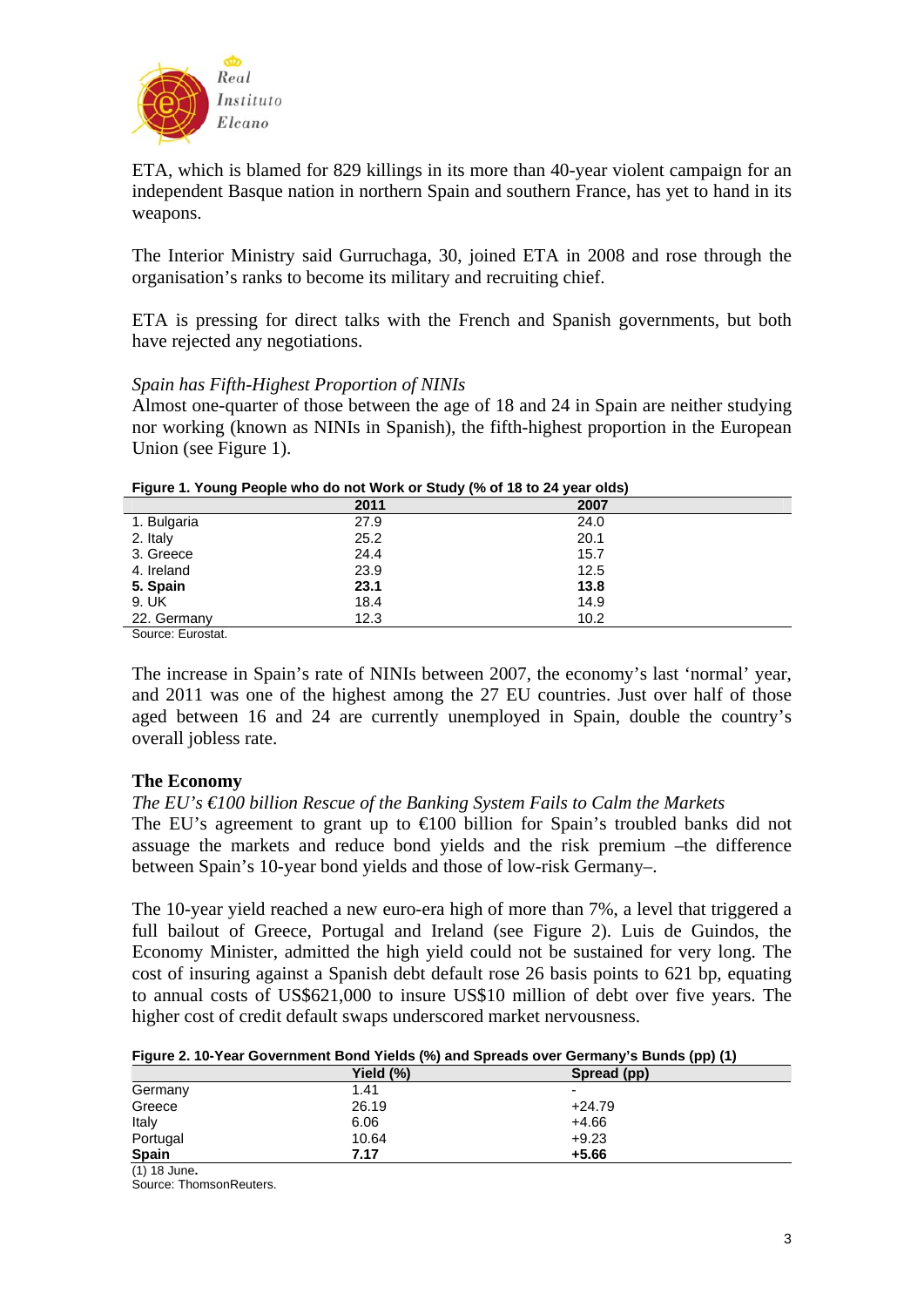

The rescue followed the part nationalisation of Bankia (hard hit by real-estate losses), the limited access to raising funds in the sovereign bond markets and a growing flight of capital (see Figure 3).

|              | Rescue funds $(\in$ bn)    | GDP in 2011 ( $\notin$ bn) | Funds as % of GDP |
|--------------|----------------------------|----------------------------|-------------------|
| Greece       | 247, May 2010 and Feb 2012 | 215                        | 87                |
| <b>Spain</b> | <b>100, June 2012</b>      | 1.100                      | 11                |
| Portugal     | 78, May 2011               | 171                        | 45                |
| Ireland      | 67.5, November 2010        | 156                        | 43                |

#### **Figure 3. The Cost of Rescuing the Eurozone**

Mariano Rajoy, the Prime Minister, put a brave face on what represented a climb down from the government's earlier position that a rescue package was not needed at all. He portrayed the loan as a victory, a remark that irritated EU governments.

Rajoy insisted the loan was solely to recapitalise banks. He said that but for the reforms and austerity measures taken in his first five months in office 'what was put forward would have been a bailout of the Kingdom of Spain. Because we had been doing our homework, what did happen was the opening of a line of credit for our financial system'.

All the Eurozone leaders who agreed to accept a full bailout and stringent conditions have been voted out of their jobs. The Popular Party is still well ahead of the Socialists in opinion polls, though support for it has dropped.

Guindos claimed the loan 'has nothing to do with a rescue'. It came after the IMF issued a 77-page report which said the Spanish banking sector was suffering a 'crisis unprecedented in its modern history'.<sup>[1](#page-3-0)</sup>

There are worrying parallels between Spain and Ireland's crisis, which began with banks weighed down by bad real-estate loans and dragged down the sovereign.

'The government wants us to believe we have won the lottery or the Three Kings have arrived and this is not the case', said Alfredo Pérez Rubalcaba, the leader of the Socialists, the main opposition party (referring to the 'Three Kings' or Three Wise Men, who are traditionally the bringers of Christmas presents).

If fully drawn, the loan would add 9.5 percentage points to Spain's public debt as a proportion of GDP, pushing it to 90% (35.5% in the first quarter of 2008).

Given Spain's double-dip recession and a jobless rate of 24%, the markets are concerned that Madrid will not be able to pay off the debt. The Spanish economy is twice as big as the other three rescued countries combined.

<span id="page-3-0"></span><sup>1</sup> <sup>1</sup> <http://www.imf.org/external/pubs/ft/scr/2012/cr12137.pdf>.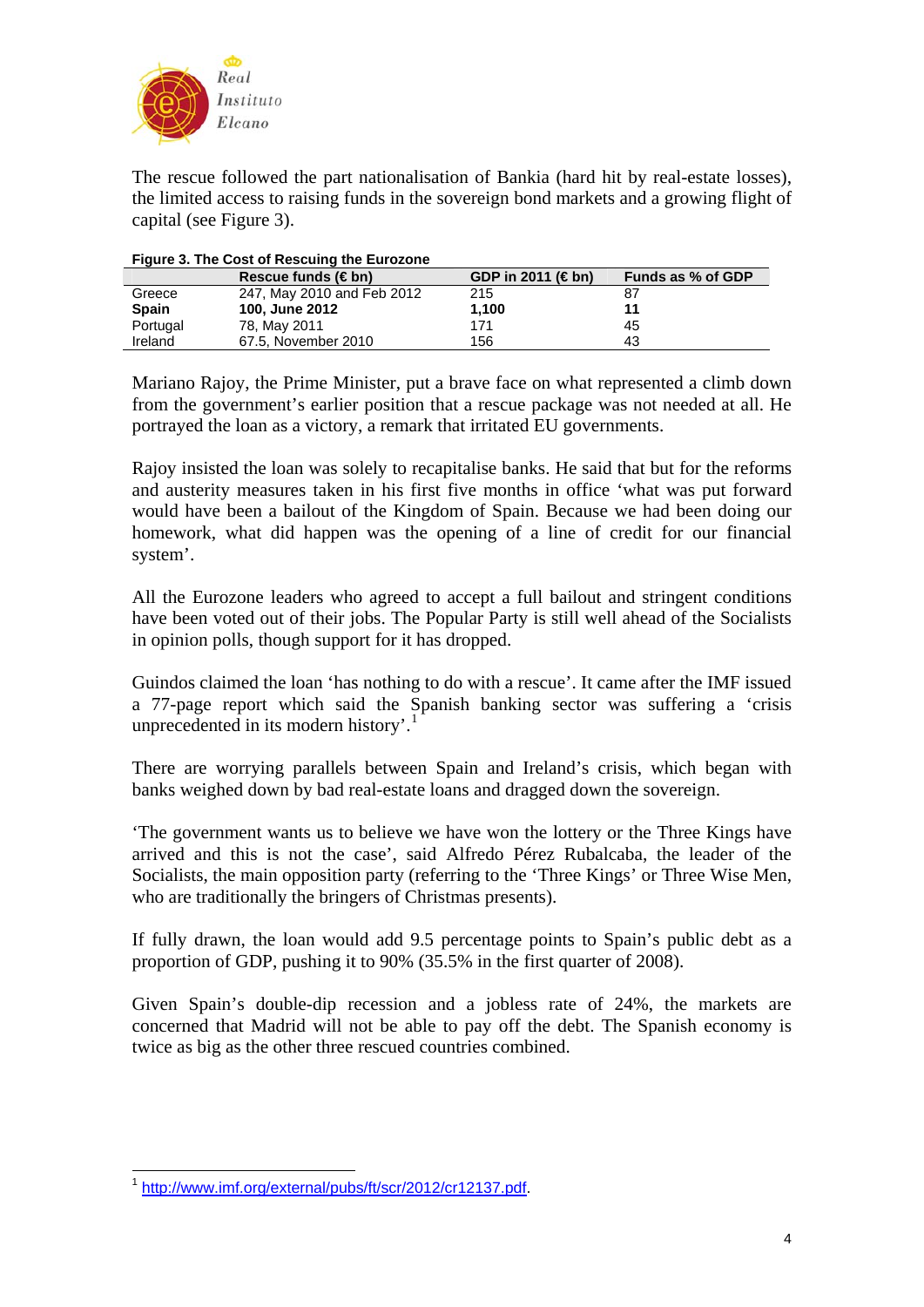

Moody's downgraded Spain's credit rating by three notches on 14 June to just above junk status, but it still merited an investment grade rating because of 'the underlying strength of the Spanish economy and the government's clear desire to reverse the debt trajectory through a strong fiscal consolidation program'.

The weak part of the financial system is the savings banks (*cajas*). The number of *cajas* (unlisted and hence thinly transparent) has been reduced from 45 to nine over the last three years. Seven of them were merged in 2010 under the previous Socialist government to form Bankia through a shotgun marriage. Bad loans represented 8.72% of the system's total credit at the end of March, the highest since April 1974.

The two biggest banks, Santander and BBVA, which account for one-third of total assets and three-quarters of profits, are solid, although their ratings have been pulled down by the problems in the *cajas* and *ex-cajas* (now banks).

Spain's banking crisis is a classic one of imprudent lending and lack of oversight (hampered in the case of the *cajas* by politicians on their boards), similar to the US savings and loans crisis of 25 years ago, and nothing to do with sophisticated financial instruments. José Luis Rodríguez Zapatero, the former Prime Minister, boasted two years ago that Spain had 'perhaps the most solid financial system in the world'.

Construction and real-estate loans grew from 10% of GDP in 1992 to 43% in 2009, and amounted to about 37% of GDP at end-2011, according to the IMF report. Between 1997 and 2007, 5.7 million new homes were built, an estimated 680,000 of which are still unsold. The stock of unsold homes is around one million if unfinished properties are included. The banks have become major property owners as a result of unpaid mortgages and developers that went bust. House prices have fallen 25% since the peak of the property market in 2007 and are expected to decline a lot more.

The LeFrak Organisation, with one of the largest real-estate portfolios in the US, has expressed interest in acquiring Spanish homes if sold at sufficiently attractive prices.

The Madrid stock market, one of the word's worst performers, rallied in the week before the rescue was announced  $(+8%)$ , but only rose 2.5% in the first week after it (see Figure 4).

| - -               |         | . |  |  |
|-------------------|---------|---|--|--|
| <b>Index</b>      |         |   |  |  |
| Ibex-35 Spain)    | $-23.9$ |   |  |  |
| Dax (Frankfurt)   | $+5.9$  |   |  |  |
| FTSE 100 (London) | $-1.4$  |   |  |  |
| Euro Stoxx 50     | $-6.9$  |   |  |  |
| Dow Jones         | $+4.3$  |   |  |  |
| Nikkei (Tokyo)    | $+3.1$  |   |  |  |
| Source: Markets.  |         |   |  |  |

**Figure 4. Main Stock Market Indices (% change), 1 January- 18 June 2012**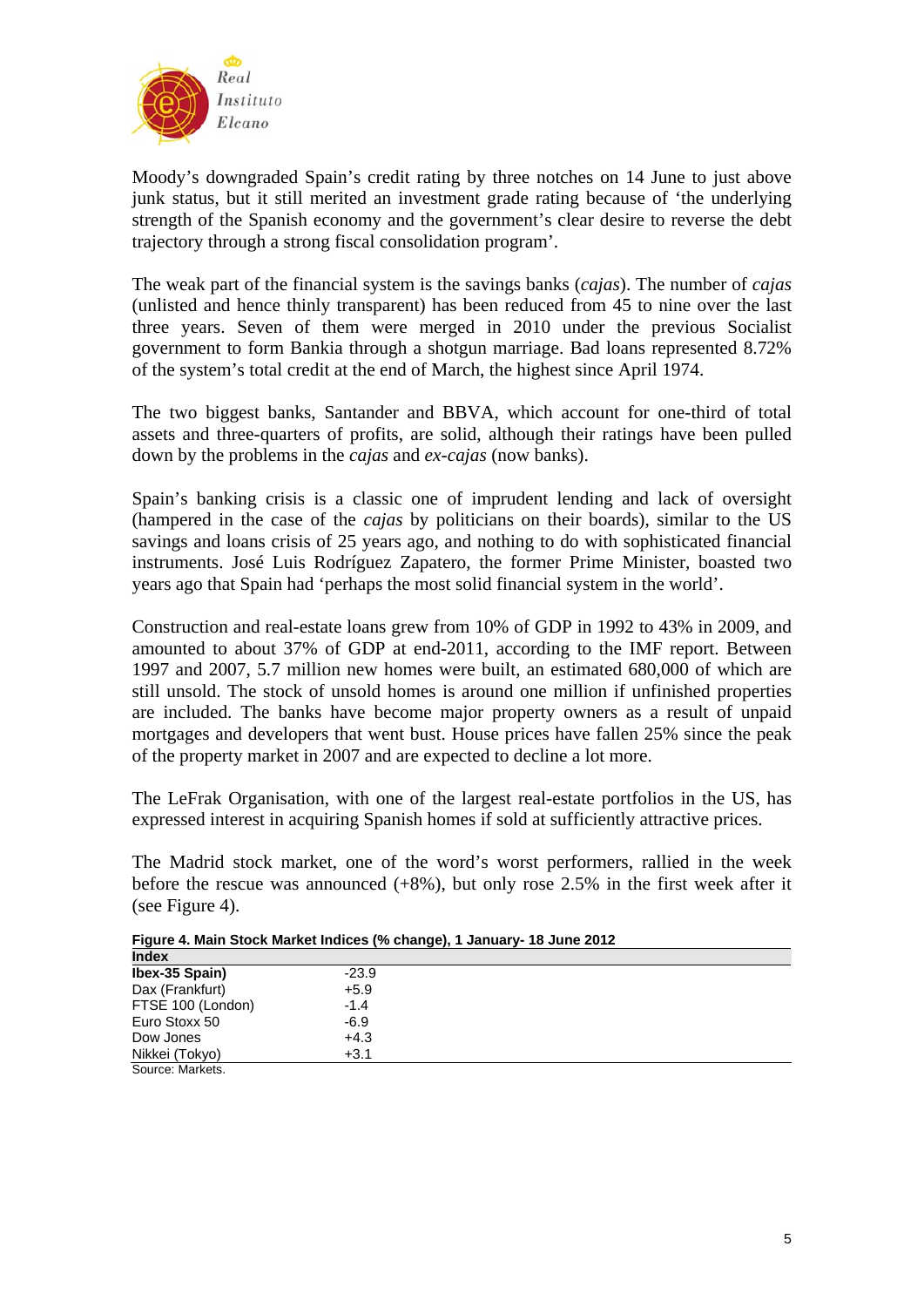

Meanwhile, it looked as if the government would win from the EU an extra year to lower its budget deficit to 3% of GDP from 8.9% in 2011. Oli Rehn, the EU's senior economic official, said Madrid could be given until 2014 provided it reined-in regional governments, responsible in 2011 for most of the overshoot in the overall budget deficit, from a target of 6% of GDP to 8.9%. Catalonia is the most indebted region (see Figure 5).

| <b>Region</b>           | % of GDP |
|-------------------------|----------|
| Andalusia               | 9.8      |
| Aragón                  | 10.2     |
| Asturias                | 9.1      |
| <b>Balearic Islands</b> | 16.3     |
| <b>Basque Country</b>   | 8.1      |
| Canary Islands          | 8.8      |
| Cantabria               | 9.3      |
| Castilla y León         | 9.4      |
| Castilla-La Mancha      | 18.0     |
| Catalonia               | 20.7     |
| Extremadura             | 10.9     |
| Galicia                 | 12.3     |
| La Rioja                | 11.2     |
| Madrid                  | 7.9      |
| Murcia                  | 10.1     |
| Navarre                 | 12.9     |
| Valencia                | 19.9     |
| Combined deficit        | 13.1     |
| Source: INF             |          |

| Figure 5. Regional Debts (% of regional GDP), 2011 |  |
|----------------------------------------------------|--|
|----------------------------------------------------|--|

*Bank Restructuring Entity Denounces Irregularities at Banco de Valencia, Bankia Investigated* 

The government's Fund for Orderly Bank Restructuring (FROB) denounced Banco de Valencia, which was nationalised last November, before the *Audiencia Nacional* court for alleged irregularities discovered during its investigation of the bank's accounts.

Banco de Valencia was headed by José Luis Olivas, a former Popular Party (PP) premier of the autonomous region of Valencia, for a decade. Olivas was also Chairman of the savings bank Bancaja, one of the seven *cajas* that merged in 2010 to create Bankia, which was part nationalised in May and of which he was Vice-chairman until he resigned in 2011.

In a separate but related move, Eduardo Torres-Dulce, Spain's Attorney General, ordered the country's anti-corruption unit to investigate whether there were grounds to take 'penal' action against the management of Bankia.

Bankia revised its 2011 results from a net profit of  $\infty$ 309 million to a loss of nearly  $\infty$ billion and asked the state for a bailout of  $\bigoplus$  billion, the largest bailout in Spanish history.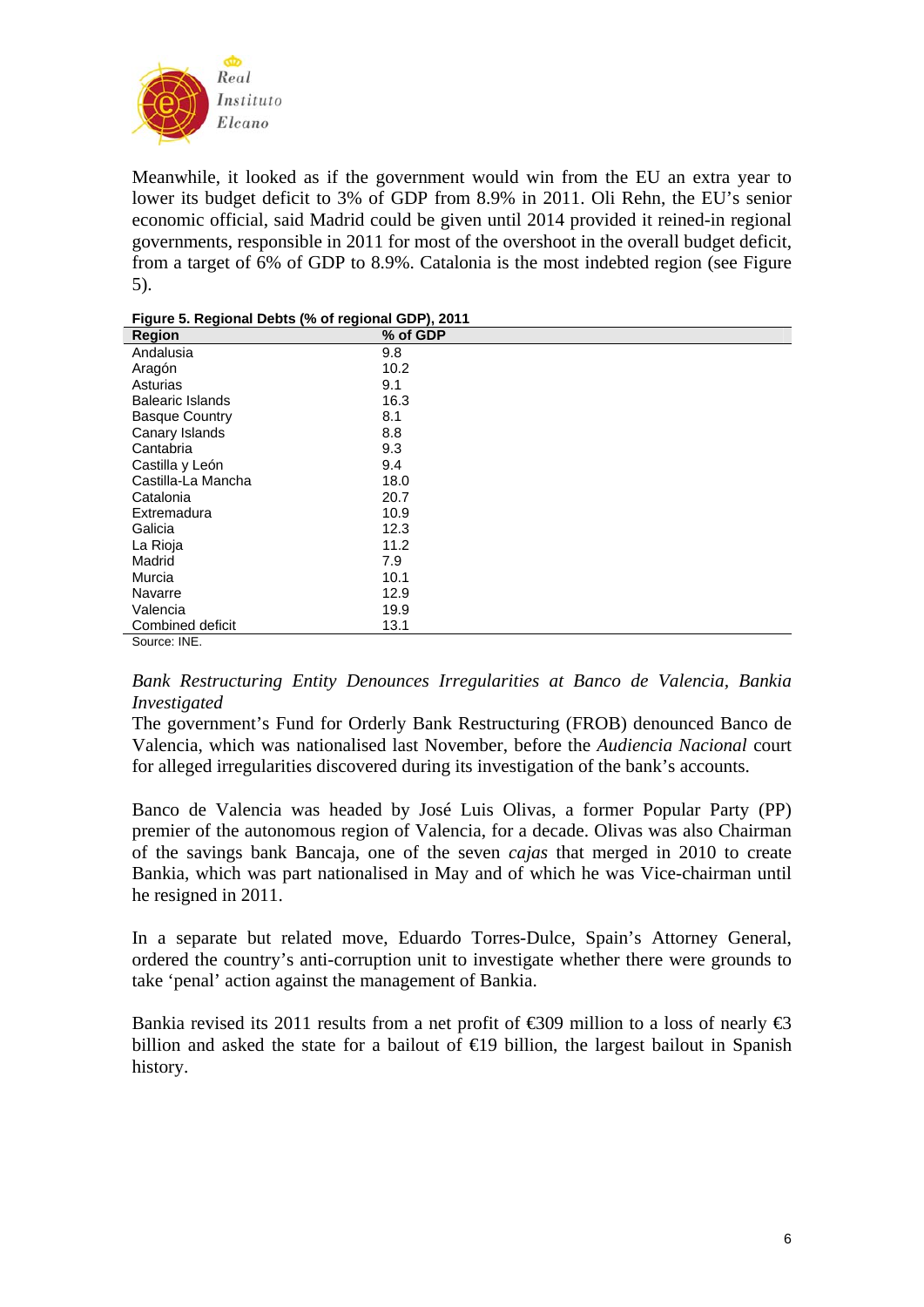

There is mounting public anger over the collapse of Bankia and the salaries of its directors. More than 350,000 shareholders, mainly small savers, have seen the shares they acquired in Bankia's  $\bigoplus$  billion initial public offering last year plummet by more than 70%.

Several groups are planning a civil action against Bankia on the grounds that its prospectus 'did not reflect the true financial situation' of the bank. This would be the first such legal action in Spain.

Rodrigo Rato, the former Chairman of Bankia and Economy Minister in a previous Popular Party government during the 1990s, renounced a severance payment of  $\epsilon 1.2$ million so he can be free to work elsewhere in the financial sector.

The government is resisting calls to create an official commission to investigate Bankia.

## *Bank of Spain Governor Throws in the Towel before his Term Expires*

Miguel Ángel Fernández Ordóñez, the Governor of the Bank of Spain since 2006, quit his post on 10 June, one month before his term expired, following the government's criticism of his handling of the country's banking crisis, sparked by the 9 May nationalisation of Bankia, the third-largest lender.

He was replaced by Luis María Linde, a former Director General of the Bank of Spain, who was appointed to the bank's board last month. As Linde is 67, he will only serve three years of the six-year mandate because 70 is the statutory age for retirement from the top central-bank post. This will enable the ruling Popular Party to appoint another governor who will remain in the post until 2021, well beyond the next two general elections scheduled, respectively, for 2015 and 2019. Elections are held every four years, unless brought forward, while the post of central bank Governor lasts six years.

Fernández Ordóñez, who held various key positions in previous Socialist governments, denounced a 'smear campaign' against the prestige of the Bank of Spain. He asked to be able to explain his management of the crisis to parliament, but the ruling Popular Party (PP) with a large majority, voted for him instead to appear before a closed-door committee. The refusal to allow Fernández Ordóñez to explain himself in public went against the spirit of the new Transparency Law.

The Socialists did not oppose the PP's move. Both parties are heavily involved in Spain's ailing and politically-influenced savings banks, seven of which formed Bankia in 2010, and neither side wants to open up a can of worms.

Fernández Ordóñez blamed the central bank's slow response to the banking crisis on the lack of appropriate regulations, the resistance of the central and regional governments to take measures and technical factors. He said the current and previous governments' reluctance to use public funds for rescuing banks meant a bank for toxic assets was ruled out, and the strong political and trade-union interests in the savings banks (unlisted institutions) hampered restructurings. Another factor was the continued deterioration of the economy (currently in a double dip recession), much longer than expected by all Spanish and international institutions.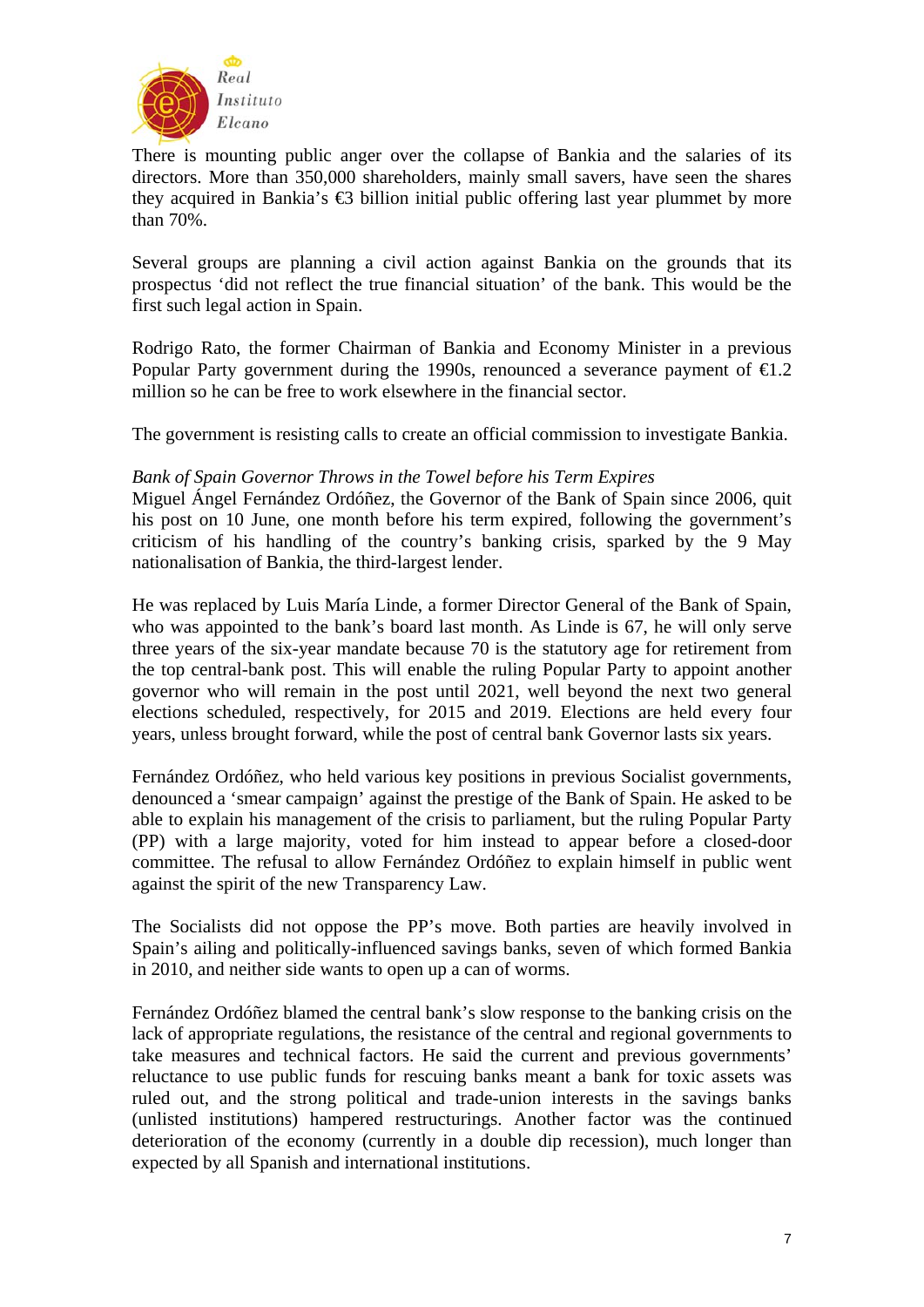

1

Bank of Spain inspectors called for Fernández Ordóñez's resignation in a letter to Mariano Rajoy, the Prime Minister, dated 16 May. He announced he was quitting almost two weeks later.

The nationalisation of Bankia days after the Bank of Spain approved its proposals to meet new banking rules was the last in a series of events that questioned the central bank's credibility and further eroded the already flagging international confidence in the government. Bankia, most of whose board members are close to the ruling Popular Party, received  $\bigoplus$ .5 billion of public funds in 2010, and asked for another  $\bigoplus$  billion on May 25.

The central bank's autonomy was also undermined by the government's decision to appoint two foreign consulting firms to conduct a valuation of the banks' books.

Fernando Restoy, the Deputy Chairman of the National Securities Market Commission, was appointed Deputy Governor of the Bank of Spain.

## *Large Companies Defend Spain's Solvency and Strengths*

The chairmen of Spain's leading companies went on the offensive, saying the crisis was not as dire as that painted by international organisations and the media.

The Business Council for Competitiveness (*Consejo Empresarial de Competitividad*), headed by César Alierta, Chairman of Telefónica, the world's fifth-largest telecoms operator by total customers, said a risk premium –the difference between 10-year government bond yields and those of Germany– of 150 basis points was more consistent with Spain's economic fundamentals than the more than 500 bp charged at the moment by the markets.

The main points of their report issued almost three weeks before the banking system was rescued by EU funds are:<sup>[2](#page-7-0)</sup>

- The economy, currently in a double-dip recession, will bottom out at the end of 2012.
- Total net external debt was 42% of GDP in 2011, a sustainable level.
- The budget deficit target of 5.3% of GDP this year is possible if assets are sold.
- Foreign direct investment is more than financing the current account deficit (around 2% of GDP this year compared with 10% in 2007), and the continued inflows  $(\text{E}19)$ billion in 2011 and a stock that represents 44% of GDP, double that of Germany) underscore the country's attractiveness.
- The ailing banking system, hit by the bursting of the property bubble as of 2008, can withstand a fall of up to 50% in house prices as the provisions for non-performing loans will represent by the end of the year around 20% of GDP. Prices have so far fallen by about half this amount.

<span id="page-7-0"></span><sup>&</sup>lt;sup>2</sup> <http://spainglobal.com/frame.htm?files/Informe-Crecimiento-y-sostenibilidad-de-la-economa-espaola.pdf>.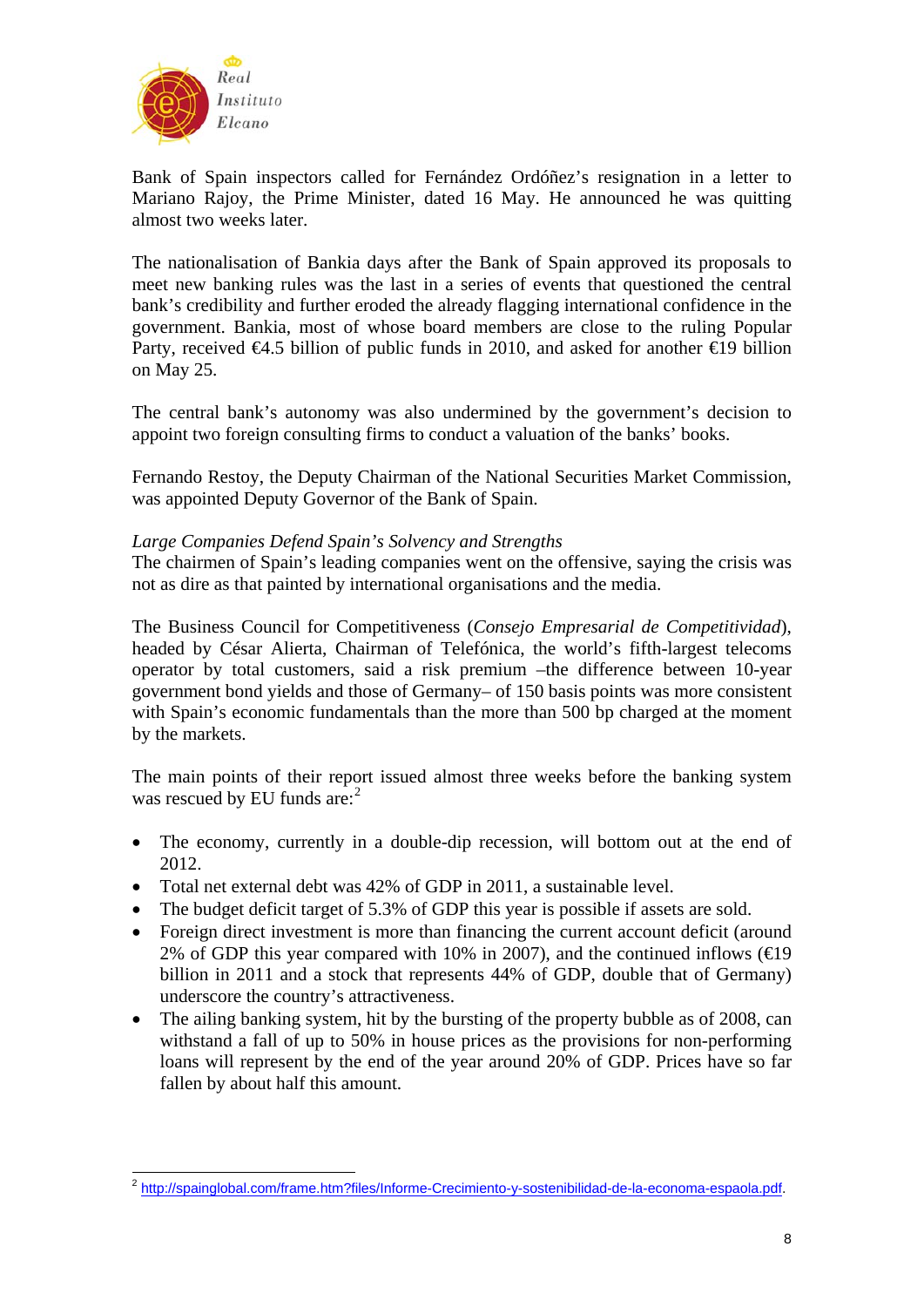

- Labour market reforms (lower dismissal costs and more flexibility for companies in sector-wide wage bargaining agreements) will enable 700,000 jobs to be created in the medium term as these two factors are responsible for around half of the structural factors that explain Spain's huge differential with the average EU unemployment rate (currently 14 pp higher at 24%).
- Unit labour costs have fallen by almost 6% since 2009.
- Exports of goods have risen by  $\mathfrak{S}4.6$  billion since 2009 to  $\mathfrak{L}14.5$  billion in 2011, an improvement equivalent to 5.1% of GDP and a faster pace of growth than Germany, France and Italy, albeit from a smaller volume. The number of companies that exported last year was a record 122,987, 14% more than in 2009.
- Spain has a significant number of multinational companies.<sup>[3](#page-8-0)</sup>

## *Food Exports Overtake those of Cars…*

Exports of food surpassed those of the motor industry for the first time, even though the bulk of cars produced in Spain are sold abroad. Food exports were worth €538 million more than those of cars (see Figure 6).

| $\frac{1}{2}$ iguiv vi oli dolui v vi opuinon Exporto, i not guurto. Ev i E |             |            |  |
|-----------------------------------------------------------------------------|-------------|------------|--|
| <b>Sector</b>                                                               | Value (€mn) | % of total |  |
| Capital goods                                                               | 10,269      | 18.8       |  |
| Food                                                                        | 8,501       | 15.6       |  |
| Motor                                                                       | 7,963       | 14.6       |  |
| Chemical products                                                           | 7,830       | 14.4       |  |
| Semi-manufactured goods                                                     | 6,397       | 11.7       |  |
| Manufactured consumer goods                                                 | 4.727       | 8.7        |  |
| Energy products                                                             | 3,904       | 7.2        |  |
| Raw materials                                                               | 1.467       | 2.7        |  |
| Consumer durables                                                           | 810         | 1.5        |  |
| Total (including other exports)                                             | 54,445      |            |  |

#### **Figure 6. Structure of Spanish Exports, First Quarter 2012**

Source: Ministry of Economy and Competitiveness.

Car sales are generally a good barometer of the health of an economy, while food is less susceptible to and ups and downs of economic cycles. European car markets are increasingly feeling the pinch. Sales in Spain were 8% lower in May than a year earlier; the total number sold this year is forecast to be the lowest since records were first kept in 1989 and on a par with Morocco, whose economy is a tenth of the size of Spain's.

According to the Spanish Federation of Food and Drinks Industries, Spain could be exporting more processed food products than Italy within five years' time.

## … *High Tech Exports Remain Low*

Spain is enjoying an export boom, though not as strong this year as in 2011 and 2010, but sales abroad of high-tech components still account for a relatively small proportion of total exports.

 $\frac{1}{3}$ See

<span id="page-8-0"></span>[http://www.realinstitutoelcano.org/wps/wcm/connect/1c14da804b56129c9a2dfecd53a3a90d/Chislett\\_Atlas](http://www.realinstitutoelcano.org/wps/wcm/connect/1c14da804b56129c9a2dfecd53a3a90d/Chislett_Atlas_Spain_Brand.pdf?MOD=AJPERES&CACHEID=1c14da804b56129c9a2dfecd53a3a90d) [\\_Spain\\_Brand.pdf?MOD=AJPERES&CACHEID=1c14da804b56129c9a2dfecd53a3a90d](http://www.realinstitutoelcano.org/wps/wcm/connect/1c14da804b56129c9a2dfecd53a3a90d/Chislett_Atlas_Spain_Brand.pdf?MOD=AJPERES&CACHEID=1c14da804b56129c9a2dfecd53a3a90d).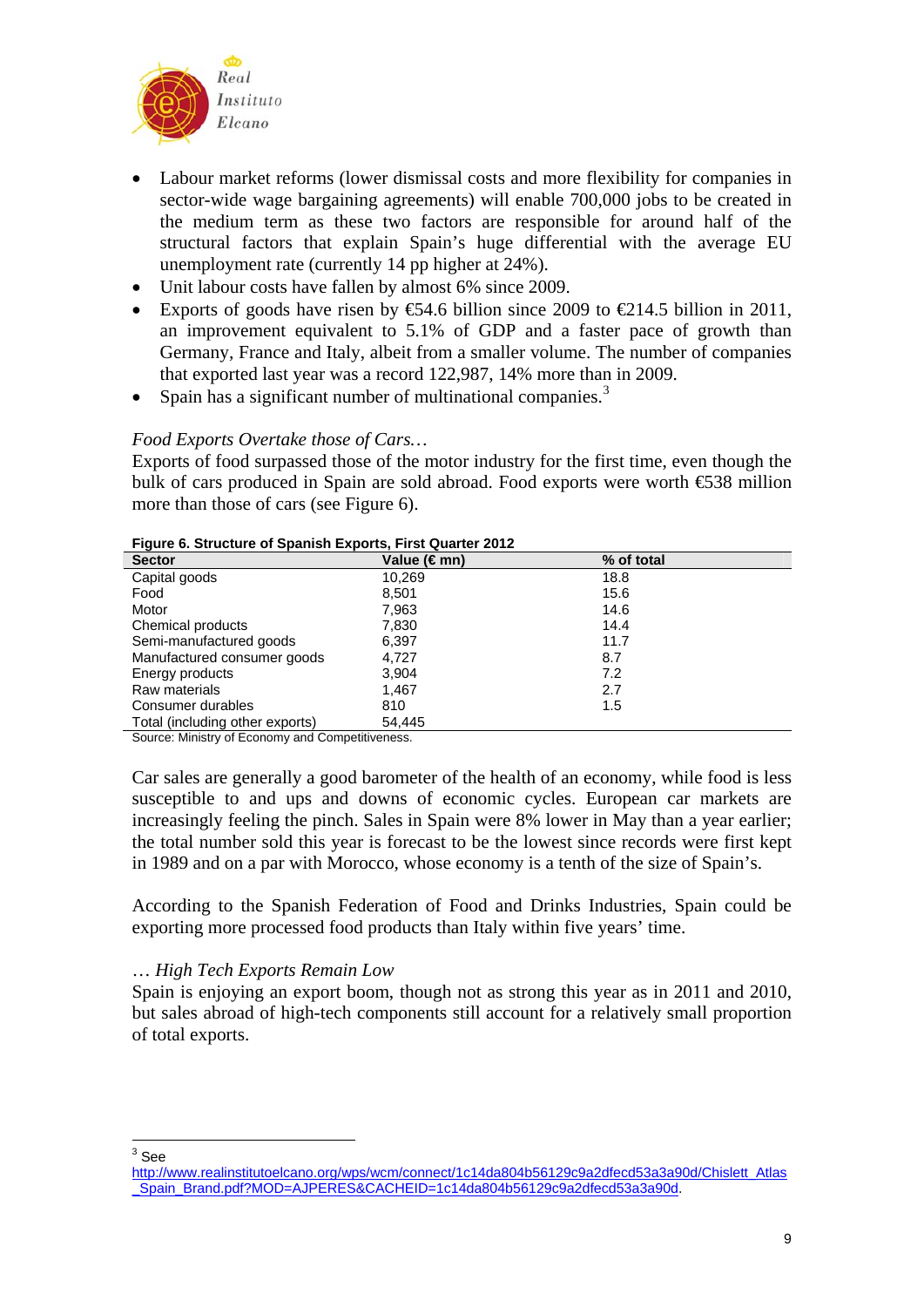

According to the latest comparative figures from the World Bank, Spain's high-tech exports accounted for only 6% of the total in 2010 (see Figure 7), a low level given the degree of development and size of the economy, the Eurozone's fourth biggest.

| $\sim$                                                                                     |      |      |
|--------------------------------------------------------------------------------------------|------|------|
|                                                                                            | 2010 | 2007 |
| France                                                                                     | 25   | 18   |
| Hungary                                                                                    | 24   | 24   |
| UK                                                                                         | 21   | 19   |
| Germany                                                                                    | 15   | 14   |
| Sweden                                                                                     | 14   | 12   |
| Italy                                                                                      |      | 6    |
| Poland                                                                                     |      |      |
| <b>Spain</b>                                                                               |      |      |
| $O_{\text{c}}$ and $O_{\text{c}}$ and $O_{\text{c}}$ and $O_{\text{c}}$ and $O_{\text{c}}$ |      |      |

| Figure 7. Exports of High Tech Products by Selected EU Countries (% of the total) |  |
|-----------------------------------------------------------------------------------|--|

Source: World Bank.

## *Tax Amnesty Comes into Force*

The tax amnesty announced in March and aimed at securing  $\epsilon$ 2.5 billion of extra revenue for the cash-strapped government came into force on 4 June and lasts until the end of November.

Individuals and companies can regularise their income tax situation by paying a 10% flat rate on previously undeclared income, with no penalties or criminal liability.

The Spanish Association of State Tax Inspectors called the amnesty 'unethical' as it 'undermines the conscience of honest taxpayers'. According to an opinion poll by Metroscopia, 76% of respondents reject the amnesty because it is unjust and only 19% support the government's thesis that it is an extreme decision at a difficult time for the economy.

The opposition Socialist party is seeking a court injunction to paralyse the amnesty.

The move is similar to one taken by the Italian Prime Minister Mario Monti, who last November decided to expand the tax amnesty put in place by his predecessor Silvio Berlusconi in 2009.

#### *Spain's Public Pensions among the more Generous*

Spaniards receive the sixth-highest public pension among the 34 OECD countries in terms of the pension as a proportion of net earnings (see Figure 8).

| Figure 8. Public Pension Payouts: Net Replacement Rates for Average Earners (% of salary) |  |  |  |
|-------------------------------------------------------------------------------------------|--|--|--|
|-------------------------------------------------------------------------------------------|--|--|--|

| .            |                      | . . |
|--------------|----------------------|-----|
|              | Pay as you go (PAYG) |     |
| Greece       | 111.2                |     |
| Austria      | 89.9                 |     |
| <b>Spain</b> | 84.9                 |     |
| Italy        | 71.7                 |     |
| France       | 60.4                 |     |
| Germany      | 56.0                 |     |
| UK           | 37.4                 |     |
|              |                      |     |

Source: OECD Pensions Outlook 2012.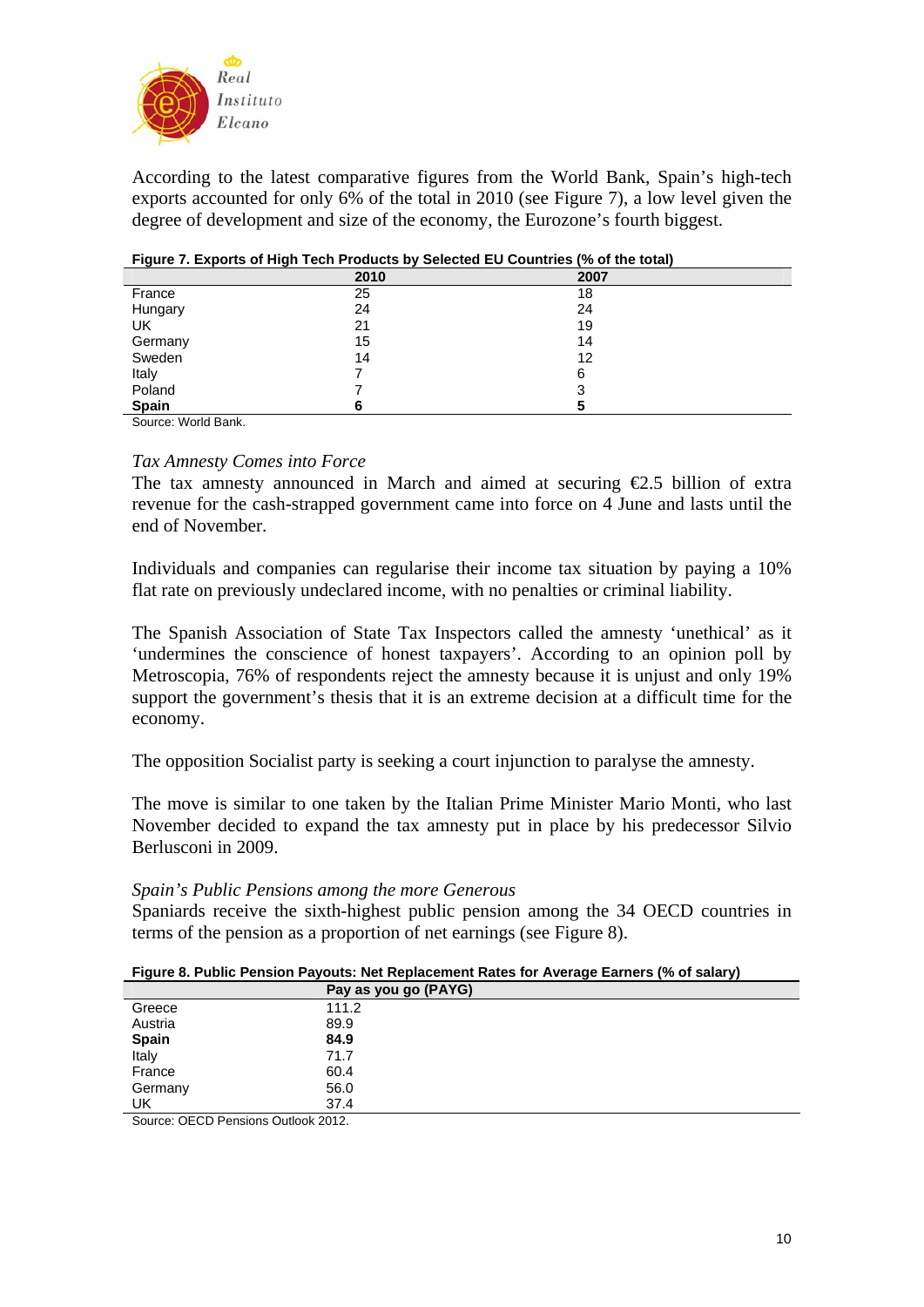

Private pensions are voluntary in Spain and the income they provide accounts for a very small share of incomes in old age. Less than 20% of Spain's working-age population has a private pension plan, a situation that is worsening because of the country's very high unemployment rate (24%).

Various pension reforms were made last year, as part of austerity measures to cope with growing pressure on the system from the rapidly ageing population and narrow the gap between contribution revenues and expenditures (currently estimated at 5% of GDP for Spain in 2060). Spain's life expectancy at normal pension age rose from 13.1 years in 1958 to 18 in 2010.

The normal pension age is to be increased from 65 to 67 between 2013 and 2027 and the early pension age lifted from 61 to 63 (61 in times of economic crisis). The number of years of contributions for full benefit has been increased from 35 to 37. There will also be an automatic link between pension parameters and life expectancy as of 2027.

# **Corporate Scene**

## *Repsol to Invest €19.1bn, Abandons Oil Drilling in Cuban Waters*

Repsol plans to invest  $\bigoplus$ 9.1 billion over the next four years in a bid to recover from the nationalisation in April of its YPF unit in Argentina. At the same time, it announced it would cease drilling for oil off the coast of Cuba as its exploration well had come up dry.

More than three-quarters of the investment will be spent on exploration and developing new oil discoveries. The goal is to increase production from 300,000 barrels a day in 2011 to 500,000 barrels in 2016, excluding YPF. The focus will be on other countries in Latin America, particularly Brazil. Last month Repsol announced that three recent discoveries by its Brazilian unit Repsol Sinopec contained an estimated 1.2 billion barrels of oil equivalent.

Repsol was drilling in Cuba with Statoil of Norway and ONGC of India. They got round sanctions under the US trade embargo on Cuba by using a rig with less than 10% of US technology. Other international oil companies are still exploring the area.

Antonio Bufrau, Repsol's Chairman, said the investment would be financed from the company's cash flow and would not involve increasing its debt.

## *Telefónica to Cut its Stake in China Unicom by Half and Spin off German Unit and some Latin American Assets*

Telefónica, the world's fifth-largest telecoms operator by total customers, is to sell close to half its stake of 9.6% in China Unicom to its parent group, China United Network, for  $\bigoplus$ .1 billion in order to reduce its debt.

The move, which cuts its stake to 5%, followed an earlier announcement to sell its German division and some Latin American assets in order to reduce its debt. The company has not yet spelled out which Latin American subsidiaries might be sold or when the listings would take place.